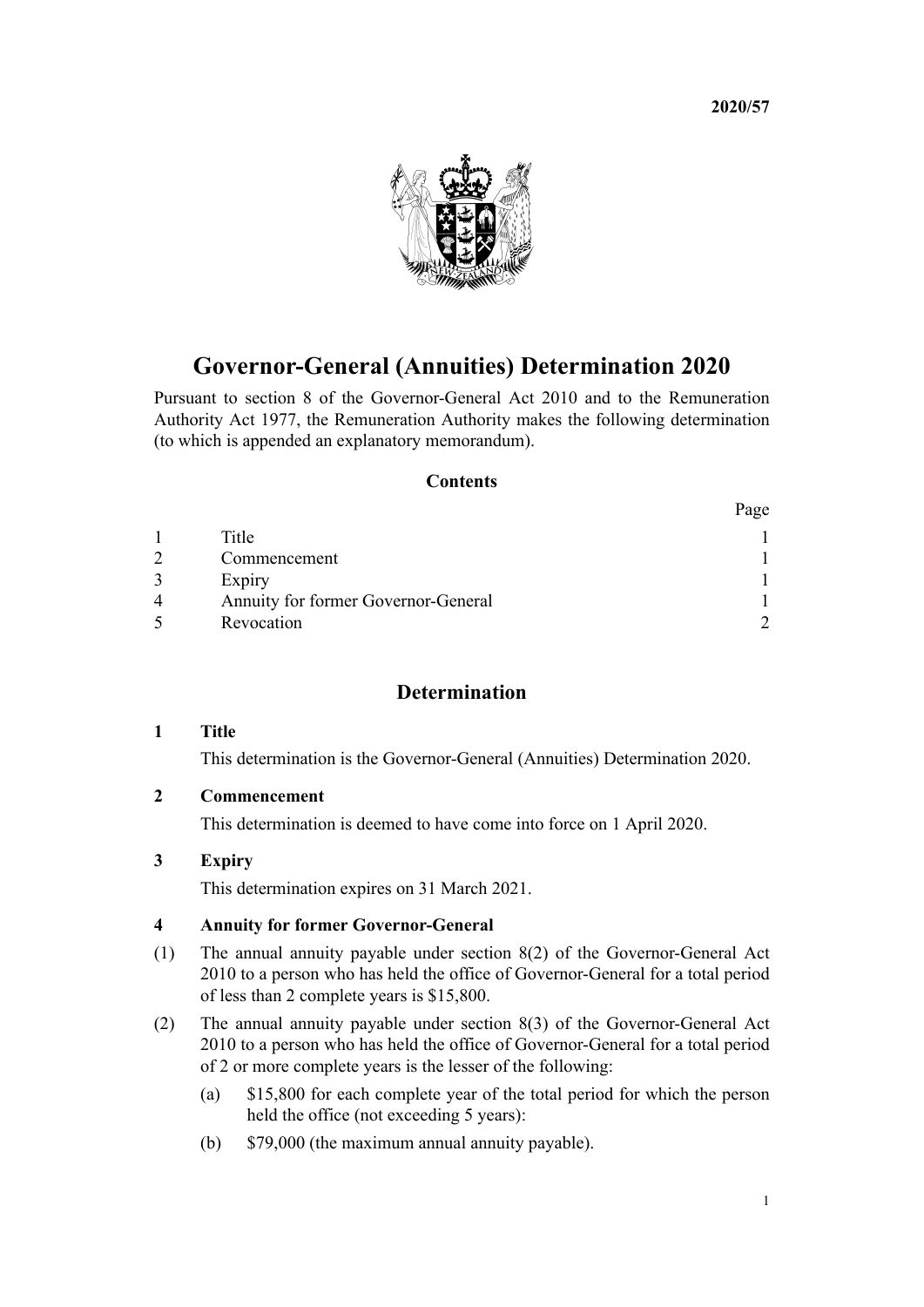# <span id="page-1-0"></span>**5 Revocation**

The [Governor-General \(Annuities\) Determination 2019](http://legislation.govt.nz/pdflink.aspx?id=LMS180410) (LI 2019/70) is revoked.

Dated at Wellington this 7th day of April 2020.

Fran Wilde, Chairperson.

Geoff Summers, Member.

> Len Cook, Member.

## **Explanatory memorandum**

*This memorandum is not part of the determination, but is intended to indicate its general effect.*

This determination is deemed to have come into force on 1 April 2020. It sets out the rate of the annuity payable to a former Governor-General.

The [Remuneration Authority Act 1977](http://legislation.govt.nz/pdflink.aspx?id=DLM15636) requires the Authority to consider a number of criteria in determining the annuity payable to a former Governor-General. The Authority must have regard to the need to be fair both to the people whose remuneration (including annuities) is being determined and to the taxpayer. And the Authority must take into account any prevailing adverse economic conditions.

Given the predicted effect that COVID-19 will have on the New Zealand economy, taxpayers, and society in general during the coming year, the Authority has made the difficult decision to maintain the rate of the annuity payable to a former Governor-General at the 2019/20 level. In making this decision, the Authority believes it has struck the right balance of being fair to the taxpayers and being fair to the group of persons who receive this annuity.

Therefore, the yearly rate of the annuity remains at \$15,800 from 1 April 2020, with the maximum annuity payable remaining at \$79,000 per annum.

The rate of the annuity is the same regardless of whether the former Governor-General held office for a total period of less than 2 complete years or for a total period